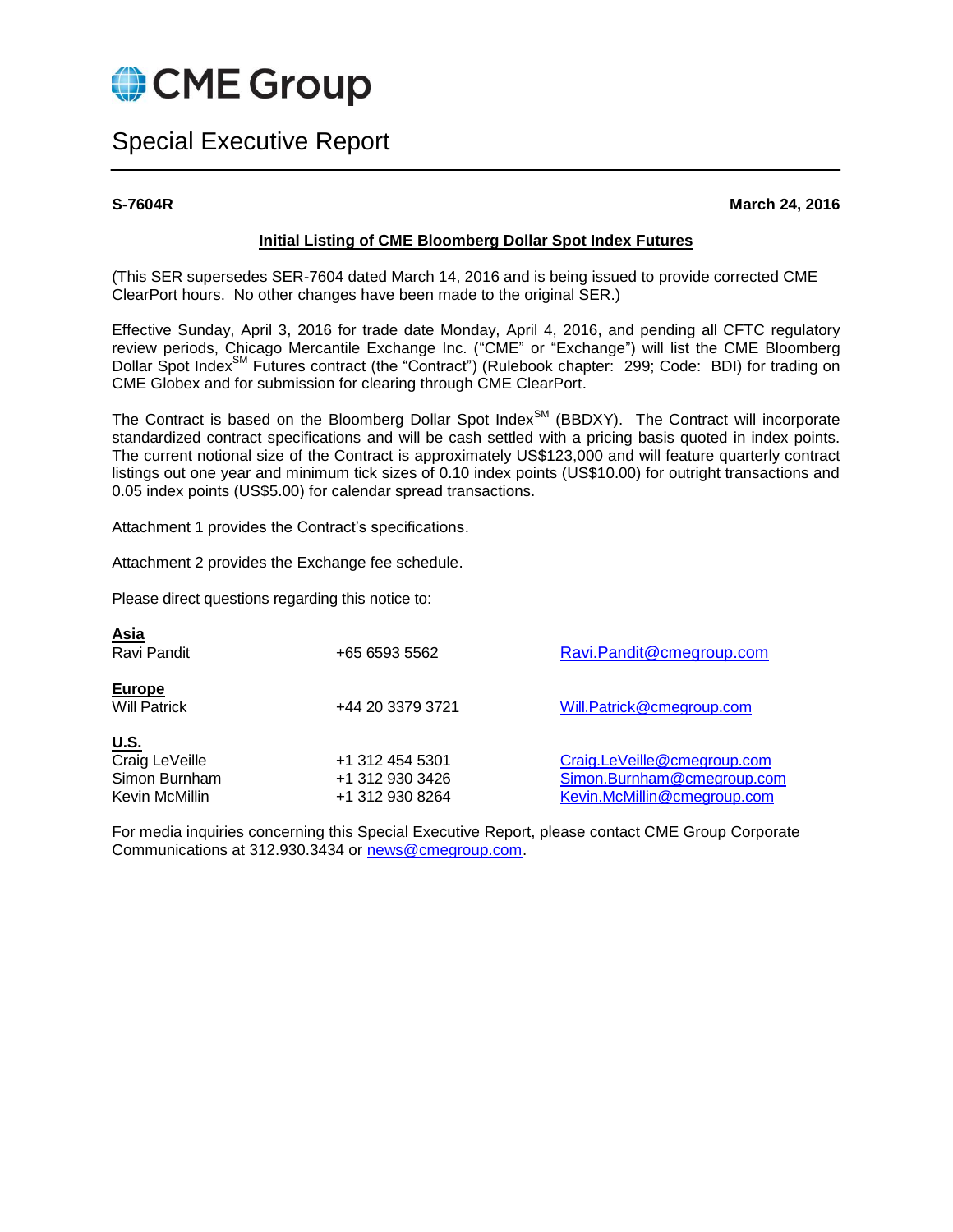# **Attachment 1**

# **CME Bloomberg Dollar Spot IndexSM1 Futures**

| Description                     |                                                                                                                                                                                                                                                                                                | Cash-settled contract referencing the Bloomberg Dollar Spot Index <sup>SM</sup> (BBDXY). |                                                                                    |  |      |            |                   |  |
|---------------------------------|------------------------------------------------------------------------------------------------------------------------------------------------------------------------------------------------------------------------------------------------------------------------------------------------|------------------------------------------------------------------------------------------|------------------------------------------------------------------------------------|--|------|------------|-------------------|--|
| <b>Product Code</b>             | <b>BDI</b>                                                                                                                                                                                                                                                                                     |                                                                                          |                                                                                    |  |      |            |                   |  |
| Rulebook Chapter                | CME Rulebook Chapter 299                                                                                                                                                                                                                                                                       |                                                                                          |                                                                                    |  |      |            |                   |  |
| <b>Contract Size</b>            | \$100 x BBDXY, e.g., if BBDXY = 1,241.27, then futures contract value = \$124,127.00 (= \$100 x 1,241.27)                                                                                                                                                                                      |                                                                                          |                                                                                    |  |      |            |                   |  |
|                                 | BBDXY is composed of 10 currency pairs. Weightings are rebalanced annually in December.                                                                                                                                                                                                        |                                                                                          |                                                                                    |  |      |            |                   |  |
|                                 | Rank                                                                                                                                                                                                                                                                                           | Currency                                                                                 | Weight                                                                             |  | Rank | Currency   | Weight            |  |
|                                 | $\mathbf{1}$                                                                                                                                                                                                                                                                                   | <b>EUR</b>                                                                               | 31.75150033120440%                                                                 |  | 6    | <b>AUD</b> | 6.09814569113693% |  |
|                                 | $\overline{2}$                                                                                                                                                                                                                                                                                 | <b>JPY</b>                                                                               | 18.44949169794470%                                                                 |  | 7    | <b>CHF</b> | 4.37398390365897% |  |
| <b>Index Construction</b>       | 3                                                                                                                                                                                                                                                                                              | CAD                                                                                      | 11.48056119764110%                                                                 |  | 8    | <b>KRW</b> | 3.43062045996799% |  |
|                                 | $\sqrt{4}$                                                                                                                                                                                                                                                                                     | <b>MXN</b>                                                                               | 9.86803213438076%                                                                  |  | 9    | <b>CNH</b> | 3.00000000000000% |  |
|                                 | 5                                                                                                                                                                                                                                                                                              | <b>GBP</b>                                                                               | 9.46424243371466%                                                                  |  | 10   | <b>BRL</b> | 2.08342215035057% |  |
|                                 |                                                                                                                                                                                                                                                                                                |                                                                                          |                                                                                    |  |      | Total      | 100.00%           |  |
|                                 |                                                                                                                                                                                                                                                                                                |                                                                                          |                                                                                    |  |      |            |                   |  |
| <b>Contract Months</b>          | 4 contract expirations in the March, June, September, and December quarterly cycle.                                                                                                                                                                                                            |                                                                                          |                                                                                    |  |      |            |                   |  |
| Quotation                       | Index points                                                                                                                                                                                                                                                                                   |                                                                                          |                                                                                    |  |      |            |                   |  |
| Minimum Price Increment         | 0.100 index points (\$10.00) for outrights; 0.050 index points (\$5.00) for calendar spreads.                                                                                                                                                                                                  |                                                                                          |                                                                                    |  |      |            |                   |  |
| Daily Settlement Method         | Settlement prices established at 2:00 pm Central Time (CT) based on volume-weighted average price (VWAP) between 1:59:30 pm -<br>2:00:00 pm CT.                                                                                                                                                |                                                                                          |                                                                                    |  |      |            |                   |  |
| Last Trade Date / Time          | 4:00 p.m. London time on the third business day immediately preceding the third Wednesday of the contract month - i.e., usually a Friday.                                                                                                                                                      |                                                                                          |                                                                                    |  |      |            |                   |  |
| <b>Contract Settlement</b>      |                                                                                                                                                                                                                                                                                                | <b>Financial settlement</b>                                                              |                                                                                    |  |      |            |                   |  |
| <b>Final Settlement Price</b>   | The final settlement price of an expiring contract shall be the 4:00 p.m. London time BFIX price of the Bloomberg Dollar Spot Index <sup>SM</sup> , as<br>determined by Bloomberg LP. The final settlement price shall be rounded to the nearest one one-thousandth (0.001) of an index point. |                                                                                          |                                                                                    |  |      |            |                   |  |
| <b>Trading Hours</b>            | CME Globex (ETH): Sundays: 5:00 p.m. - 4:00 p.m. Central Time (CT) next day. Monday - Friday: 5:00 p.m. - 4:00 p.m. CT the next<br>day, except on Friday - closes at 4:00 p.m. and reopens Sunday at 5:00 p.m. CT.                                                                             |                                                                                          |                                                                                    |  |      |            |                   |  |
|                                 | CME ClearPort: Sunday - Friday 5:00 p.m. - 4:00 p.m. Central Time (CT) with a 60-minute break each day beginning at 4:00 p.m. (CT).                                                                                                                                                            |                                                                                          |                                                                                    |  |      |            |                   |  |
| <b>Position Limits</b>          | Spot month position limits of 15,000 contracts during the last four trading days of an expiring contract month and all months position limits<br>of 30,000 contracts.                                                                                                                          |                                                                                          |                                                                                    |  |      |            |                   |  |
| <b>Reportable Positions</b>     | 25 contracts                                                                                                                                                                                                                                                                                   |                                                                                          |                                                                                    |  |      |            |                   |  |
| <b>Block Trade Minimum</b>      | 10 contracts                                                                                                                                                                                                                                                                                   |                                                                                          |                                                                                    |  |      |            |                   |  |
| <b>EFRP Eligibility</b>         | Yes                                                                                                                                                                                                                                                                                            |                                                                                          |                                                                                    |  |      |            |                   |  |
| Matching Algorithm              | First In, First Out                                                                                                                                                                                                                                                                            |                                                                                          |                                                                                    |  |      |            |                   |  |
| <b>CME Globex Price Banding</b> |                                                                                                                                                                                                                                                                                                |                                                                                          | 60 ticks for outright trades; 10 ticks for spread trades.                          |  |      |            |                   |  |
| <b>Exchange Rule</b>            |                                                                                                                                                                                                                                                                                                |                                                                                          | These contracts are listed with, and subject to, the rules and regulations of CME. |  |      |            |                   |  |

 $\overline{a}$ 

<sup>&</sup>lt;sup>1</sup> BLOOMBERG, BLOOMBERG INDICES, and BLOOMBERG DOLLAR SPOT INDEX are trademarks or service marks of Bloomberg Finance L.P. and its affiliates (collectively, "Bloomberg") and have been licensed for use for certain purposes